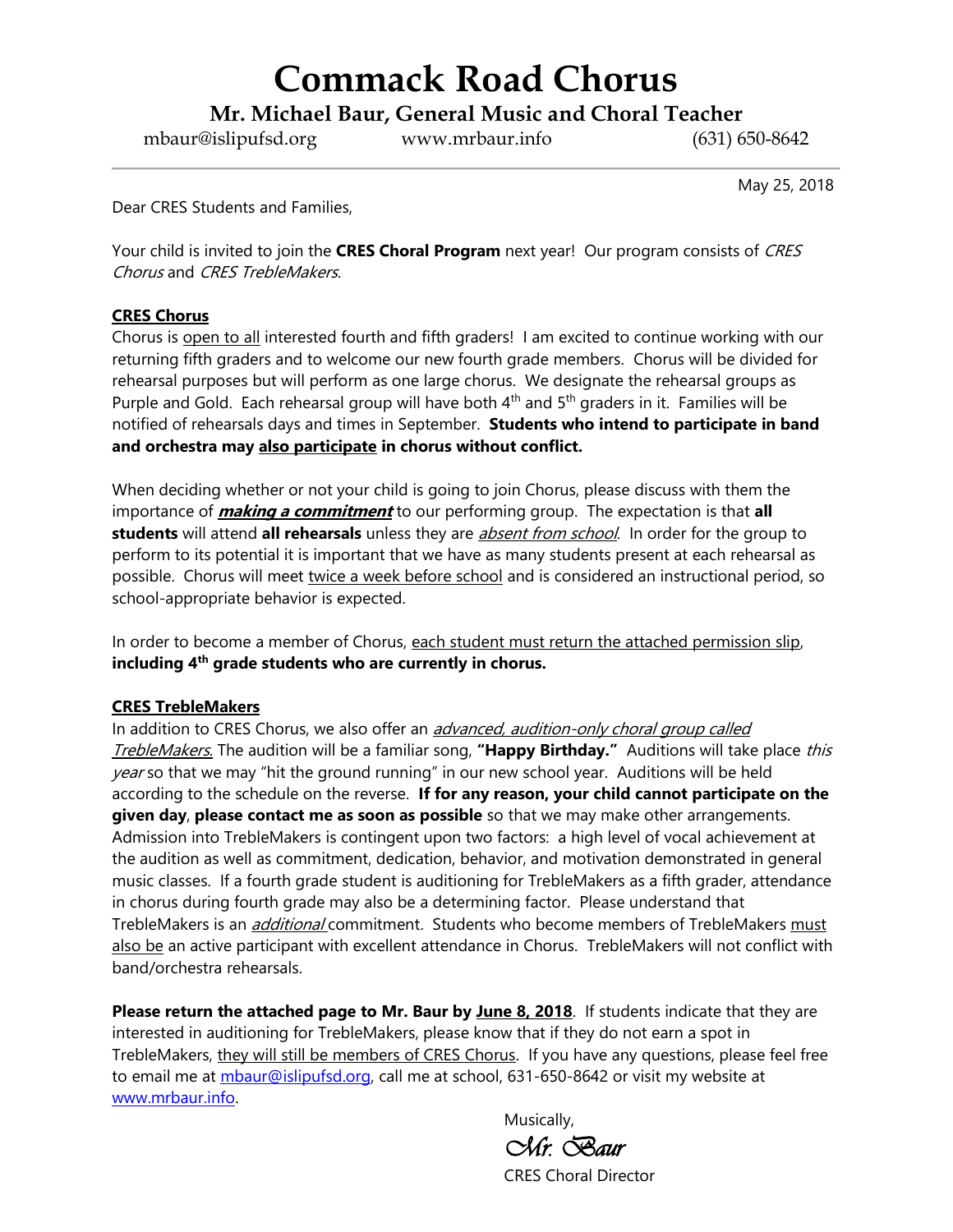### **Commack Road Chorus**

**Mr. Michael Baur, General Music and Choral Teacher**

mbaur@islipufsd.org www.mrbaur.info (631) 650-8642

## **TrebleMakers Auditions**

(ONLY for students interested in joining TrebleMakers)

### **Monday, June 11 – 8:30am – Mr. Baur's Classroom**

3<sup>rd</sup> Grade - Chorusey, Hess, Clehane

### **Tuesday, June 12 – 8:30am – Mr. Baur's Classroom**

3<sup>rd</sup> Grade - Heuer, Perry

#### **Wednesday, June 13 – 8:30am – Mr. Baur's Classroom**

4 th Grade – Munson, Kramarcik, Nieves

#### **Thursday, June 14 – 8:30am – Mr. Baur's Classroom**

4<sup>th</sup> Grade – LeMaire, Dieumegard